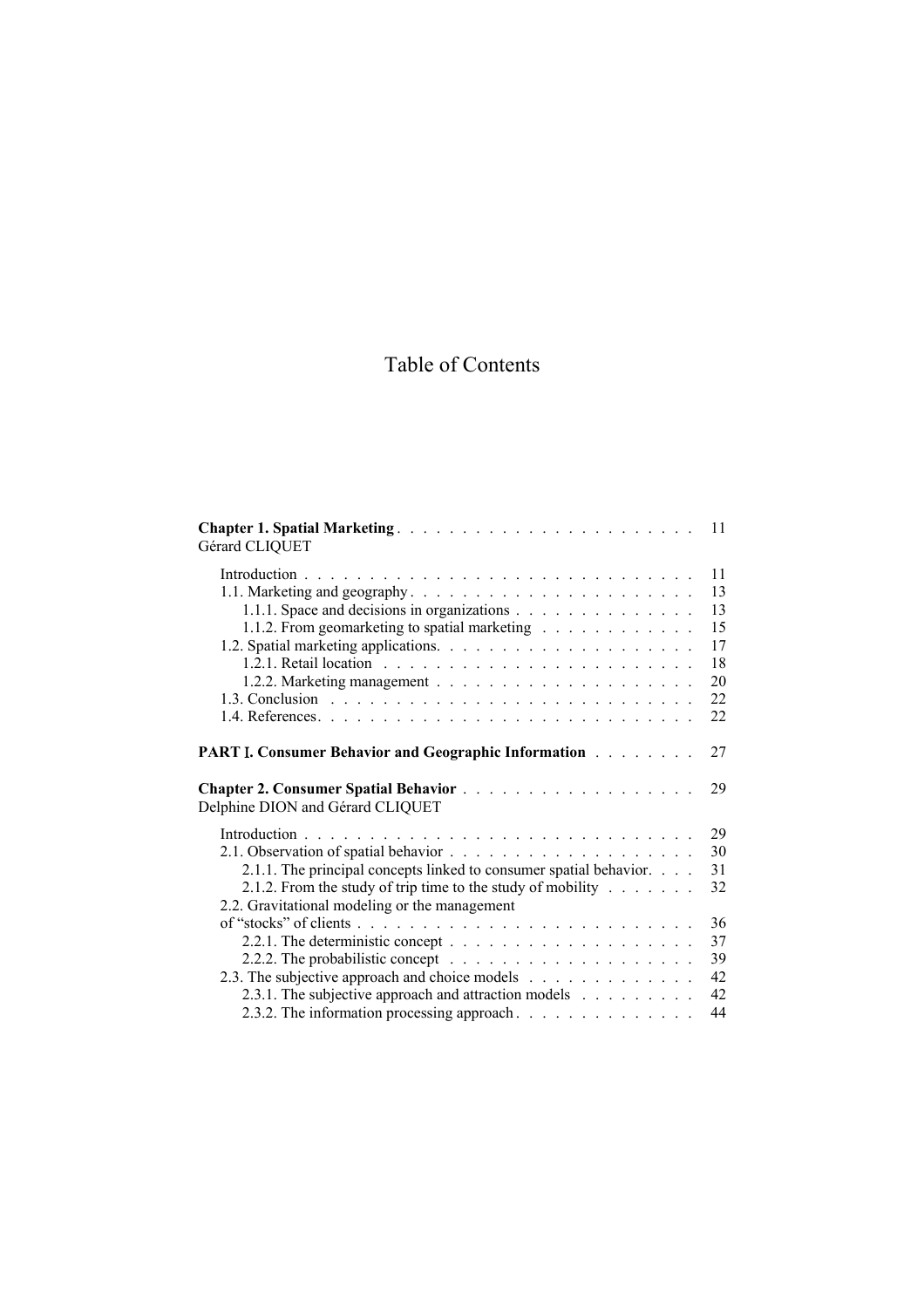| 6 | Geomarketing |
|---|--------------|
|---|--------------|

| 2.4. The management of the flow of customers:                     |     |
|-------------------------------------------------------------------|-----|
|                                                                   | 45  |
| 2.4.1. Consumer mobility and non-gravitational attraction         | 45  |
| 2.4.2. For a modeling of non-gravitational attraction             |     |
|                                                                   | 49  |
|                                                                   | 50  |
|                                                                   | 51  |
|                                                                   |     |
| Chapter 3. Consumer Values, Lifestyles and Geographic Information | 57  |
| Valérie CHARRIERE                                                 |     |
|                                                                   | 57  |
|                                                                   | 59  |
|                                                                   |     |
|                                                                   | 59  |
|                                                                   | 59  |
|                                                                   | 61  |
|                                                                   | 62  |
| 3.2.2. Applications to consumer behaviors                         | 65  |
|                                                                   | 69  |
| 3.3.1. From an international point of view.                       | 69  |
|                                                                   | 75  |
| 3.4. Values and lifestyles examined by research companies         | 79  |
|                                                                   | 79  |
|                                                                   | 83  |
|                                                                   | 85  |
|                                                                   | 87  |
|                                                                   | 88  |
|                                                                   |     |
| Chapter 4. Geomarketing and Consumer Behavior                     | 91  |
| Jean-Pierre DOUARD                                                |     |
|                                                                   |     |
|                                                                   | 91  |
|                                                                   | 92  |
| 4.1.1. The weight of the geographic variable in                   |     |
|                                                                   | 92  |
| 4.1.2. The flows linked to household purchase behaviors:          |     |
| an analytical tool of enlarged territories.                       | 97  |
| 4.1.3. Geomarketing in marketing strategy                         | 98  |
| 4.2. An application: the development of behavioral                |     |
|                                                                   | 102 |
| 4.2.1. The development of behavioral databases:                   |     |
| an example developed by the chambers of commerce and industry     | 102 |
| 4.2.2. Analysis by flow to measure the potentials                 |     |
| of territory development.                                         |     |
|                                                                   |     |
| 4.2.3. An illustration: the establishment of a specialized        |     |
| sports superstore at Vendôme (Loir-et-Cher) 108                   |     |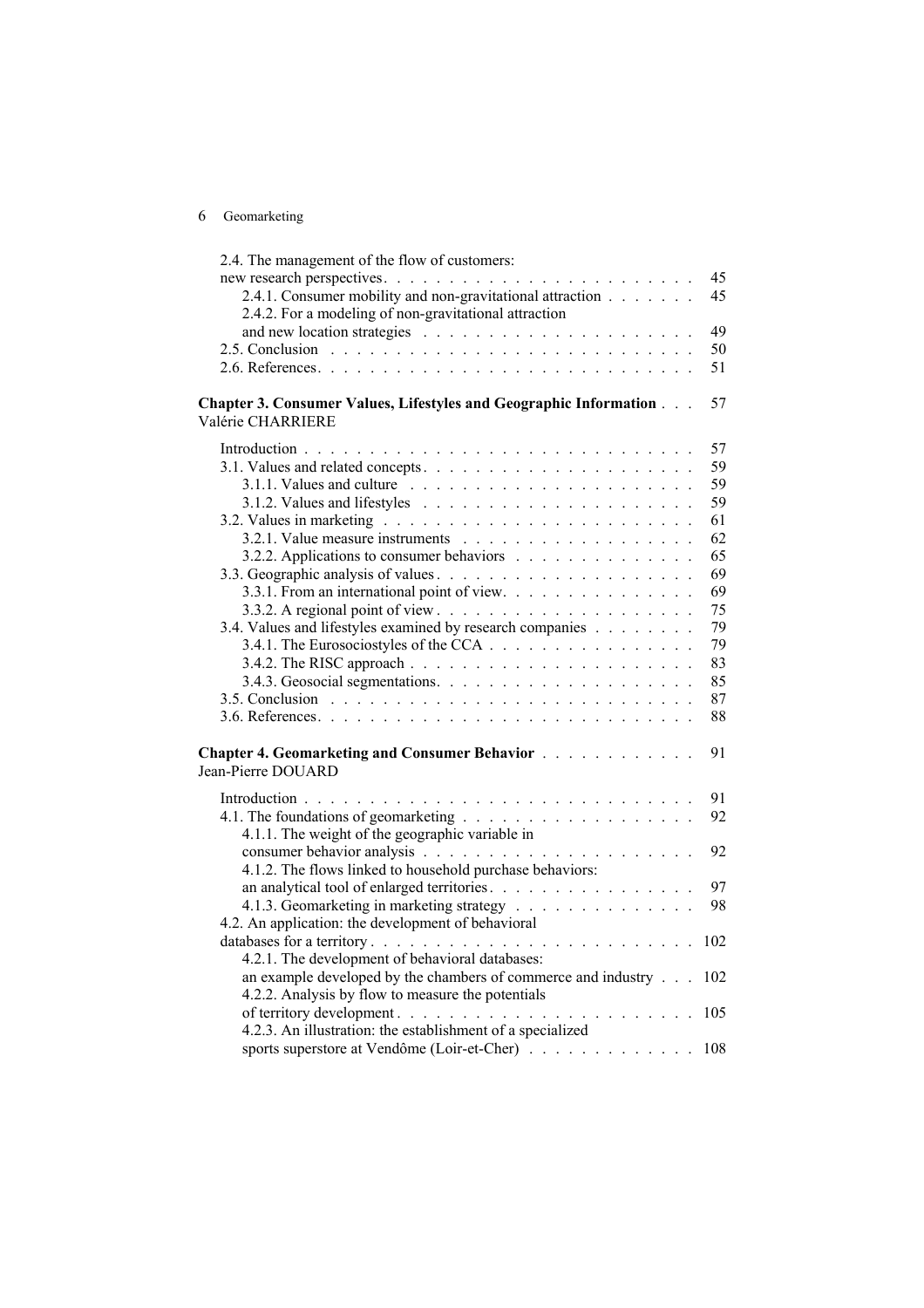| <b>PART II. Retail Location and Geographic Information Albume 2018</b>                                                                                                                                                                                                                                                                                                                 |                                                                                                       |
|----------------------------------------------------------------------------------------------------------------------------------------------------------------------------------------------------------------------------------------------------------------------------------------------------------------------------------------------------------------------------------------|-------------------------------------------------------------------------------------------------------|
| <b>Chapter 5. Geographical Information in Retail Location Studies:</b><br>Ian CLARKE                                                                                                                                                                                                                                                                                                   | 117                                                                                                   |
| 5.1.1. The contribution of geographers<br>5.2.2. Individual and collective decision-making<br>5.3.1. The retailer-consumer relationship<br>5.3.2. Consumer choices and retail investments                                                                                                                                                                                              | 118<br>118<br>120<br>121<br>122<br>123<br>125<br>126<br>127<br>128<br>130                             |
| Gérard CLIQUET                                                                                                                                                                                                                                                                                                                                                                         | 137                                                                                                   |
| 6.1.1. The law of retail gravitation: a deterministic model<br>6.2.2. Objective and subjective MCI models<br>6.3. Combined attraction models for multiple locations<br>6.3.2. The MULTILOC and FRANSYS models<br>6.4. Location models and geographic information.<br>6.4.1. Modeling and GIS: foundations of site marketing<br>6.4.2. Research perspectives for retail location models | 137<br>139<br>139<br>140<br>142<br>143<br>145<br>149<br>149<br>151<br>153<br>153<br>155<br>156<br>156 |
| Chapter 7. GIS and Retail Location Models.<br>Graham P. CLARKE and Stuart HAYES                                                                                                                                                                                                                                                                                                        | 165                                                                                                   |
| 7.1. Stages in the development of store location methods                                                                                                                                                                                                                                                                                                                               | 165<br>166<br>166                                                                                     |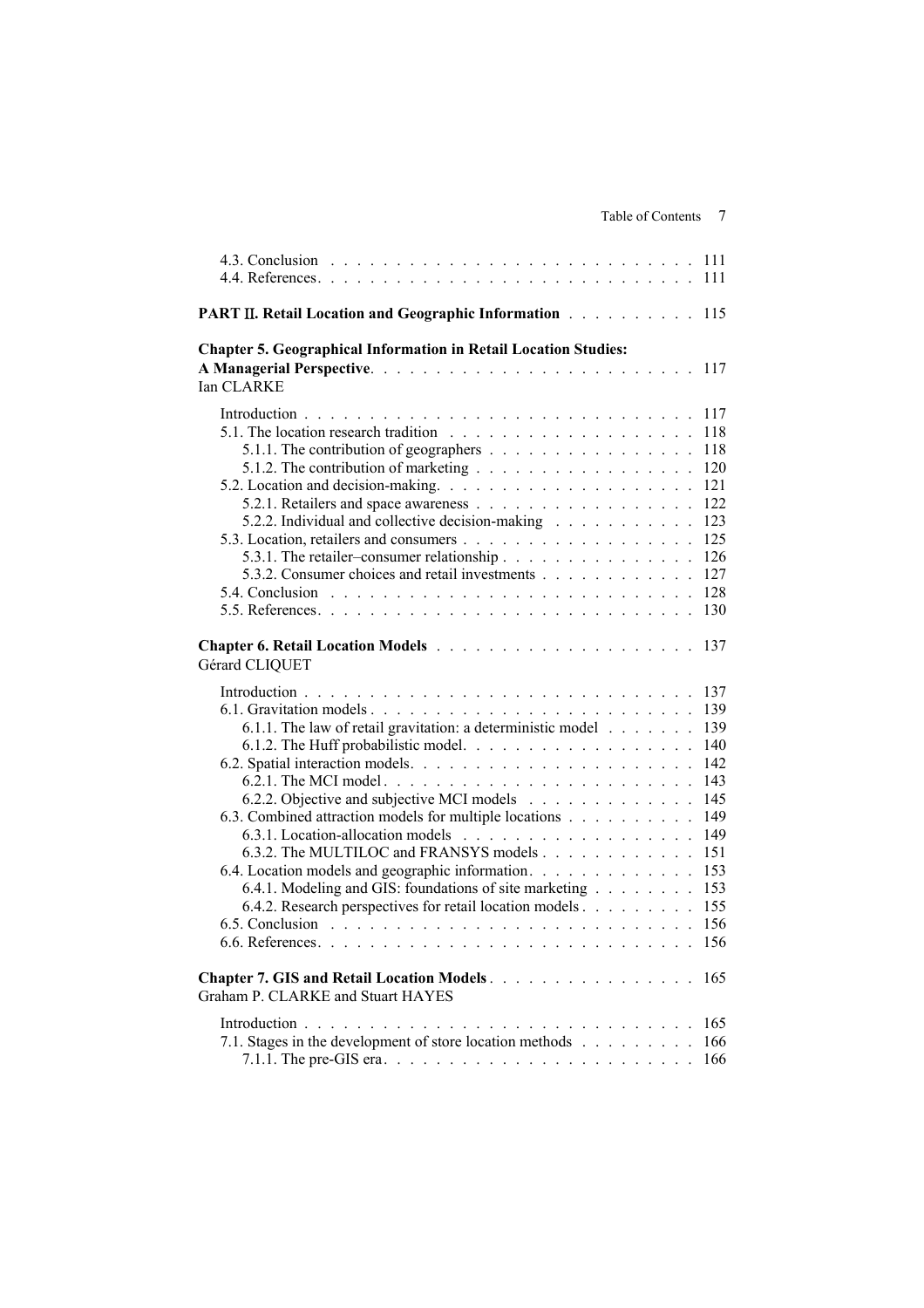## 8 Geomarketing

| 7.1.2. Phase II – GIS and more powerful spatial modeling                                                                                       | 168 |
|------------------------------------------------------------------------------------------------------------------------------------------------|-----|
| 7.1.3. Phase III – increasing sophistication                                                                                                   | 173 |
| 7.2. Changes in retail distribution: an example from the motor industry.                                                                       | 174 |
|                                                                                                                                                | 177 |
|                                                                                                                                                | 179 |
|                                                                                                                                                | 179 |
|                                                                                                                                                | 180 |
|                                                                                                                                                | 180 |
|                                                                                                                                                | 180 |
|                                                                                                                                                | 185 |
|                                                                                                                                                | 185 |
| <b>Chapter 8. Spatial Strategies in Retail and Service Activities Authority Chapter 8. Spatial Strategies in Retail and Service Activities</b> | 187 |
| Gérard CLIQUET                                                                                                                                 |     |
|                                                                                                                                                | 187 |
|                                                                                                                                                | 188 |
|                                                                                                                                                | 189 |
| 8.1.2. Store chain spatial development strategies.                                                                                             | 192 |
| 8.2. Networking in retail and service activities                                                                                               | 197 |
|                                                                                                                                                | 198 |
|                                                                                                                                                | 202 |
| 8.3. Territory coverage and spatial strategies                                                                                                 | 205 |
|                                                                                                                                                | 206 |
|                                                                                                                                                | 209 |
|                                                                                                                                                | 211 |
|                                                                                                                                                | 212 |
| <b>PART III. Marketing Management and Geographic Information Albumer</b>                                                                       | 217 |
| Chapter 9. Price and Geographic Information.<br>Pierre DESMET and Monique ZOLLINGER                                                            | 219 |
|                                                                                                                                                | 219 |
| 9.1. The impact of the geographic dimension on the components of price                                                                         | 219 |
| 9.1.1. The geography of costs $\ldots \ldots \ldots \ldots \ldots \ldots \ldots$                                                               | 222 |
|                                                                                                                                                | 224 |
| 9.1.3. The geography of the competition                                                                                                        | 227 |
|                                                                                                                                                | 229 |
| 9.2.1. The specificity of export pricing policies 229                                                                                          |     |
|                                                                                                                                                | 231 |
| 9.2.3. Parallel imports and pricing policy control                                                                                             | 233 |
|                                                                                                                                                |     |
|                                                                                                                                                |     |
|                                                                                                                                                |     |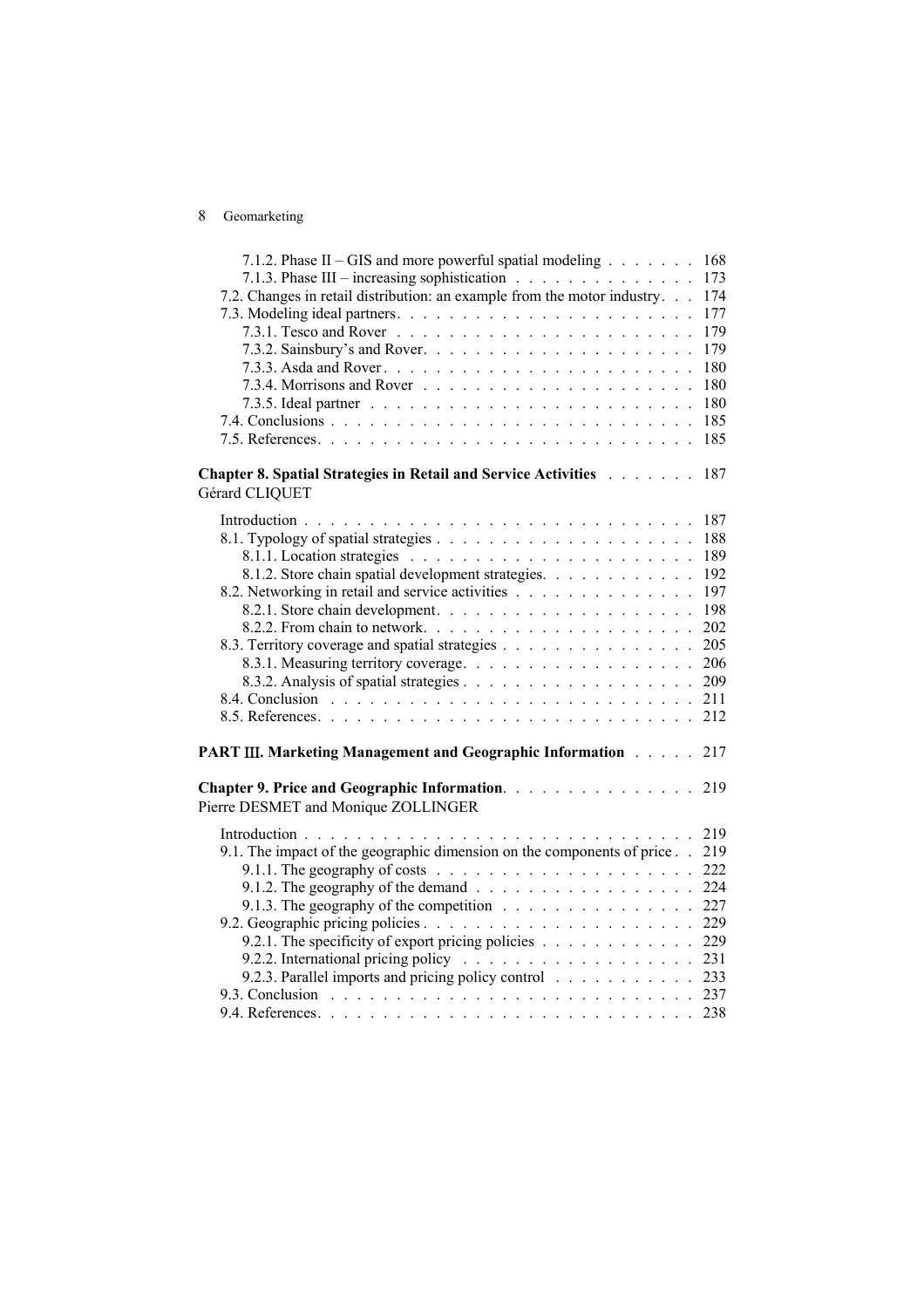| <b>Chapter 10. Advertising Policy and Geographic Information</b> 241<br>Karine GALLOPEL                          |     |
|------------------------------------------------------------------------------------------------------------------|-----|
|                                                                                                                  | 241 |
| 10.1. The use of geographic information in advertising strategy                                                  | 242 |
| 10.1.1. The constituent elements of advertising strategy                                                         | 242 |
| 10.1.2. Geomarketing, commercial objectives and copy strategy                                                    | 243 |
| 10.1.3. Geomarketing and media strategies                                                                        | 245 |
| 10.1.4. Users of geomarketing for advertising means.                                                             | 247 |
| 10.2. The principal users of geomarketing in the advertising domain                                              | 248 |
| 10.2.1. The use of geomarketing in the display domain.                                                           | 248 |
| 10.2.2. The use of geomarketing in the cinema domain.                                                            | 252 |
| 10.2.3. The use of geomarketing in the press                                                                     | 254 |
| 10.3. The potential users of geomarketing in the advertising domain                                              | 258 |
| 10.3.1. The use of geomarketing in the radio sector                                                              | 258 |
| 10.3.2. The use of geomarketing in the television domain                                                         | 260 |
|                                                                                                                  | 261 |
|                                                                                                                  |     |
|                                                                                                                  | 265 |
|                                                                                                                  |     |
| <b>Chapter 11. Direct Marketing and Geographic Information Alexandric Links</b><br><b>Christine PETR</b>         | 267 |
|                                                                                                                  | 267 |
| 11.1. Taking space into account in direct marketing                                                              | 268 |
| 11.1.1. The analysis of target territories. 269                                                                  |     |
| 11.1.2. The geographic location of consumers                                                                     | 278 |
| 11.2. The definition of the territory and the level of geographic                                                |     |
|                                                                                                                  | 281 |
|                                                                                                                  | 281 |
| 11.2.2. The level of geographic precision 284                                                                    |     |
|                                                                                                                  |     |
|                                                                                                                  | 290 |
|                                                                                                                  |     |
| <b>Chapter 12. Products and Geographic Information:</b>                                                          | 293 |
| Pierre VOLLE                                                                                                     |     |
|                                                                                                                  | 293 |
| 12.1. The factors explaining the development of geo-merchandizing<br>12.1.1. From consumer spatial heterogeneity | 295 |
| to organizational differentiation                                                                                | 296 |
| 12.1.2. From the usefulness of an assortment for                                                                 |     |
| the consumer to the attraction capacity of the store                                                             | 299 |
| 12.1.3. From the capacity to propose a reorganization of                                                         |     |
| the trade area to the negotiating power of the supplier                                                          | 302 |

Table of Contents 9